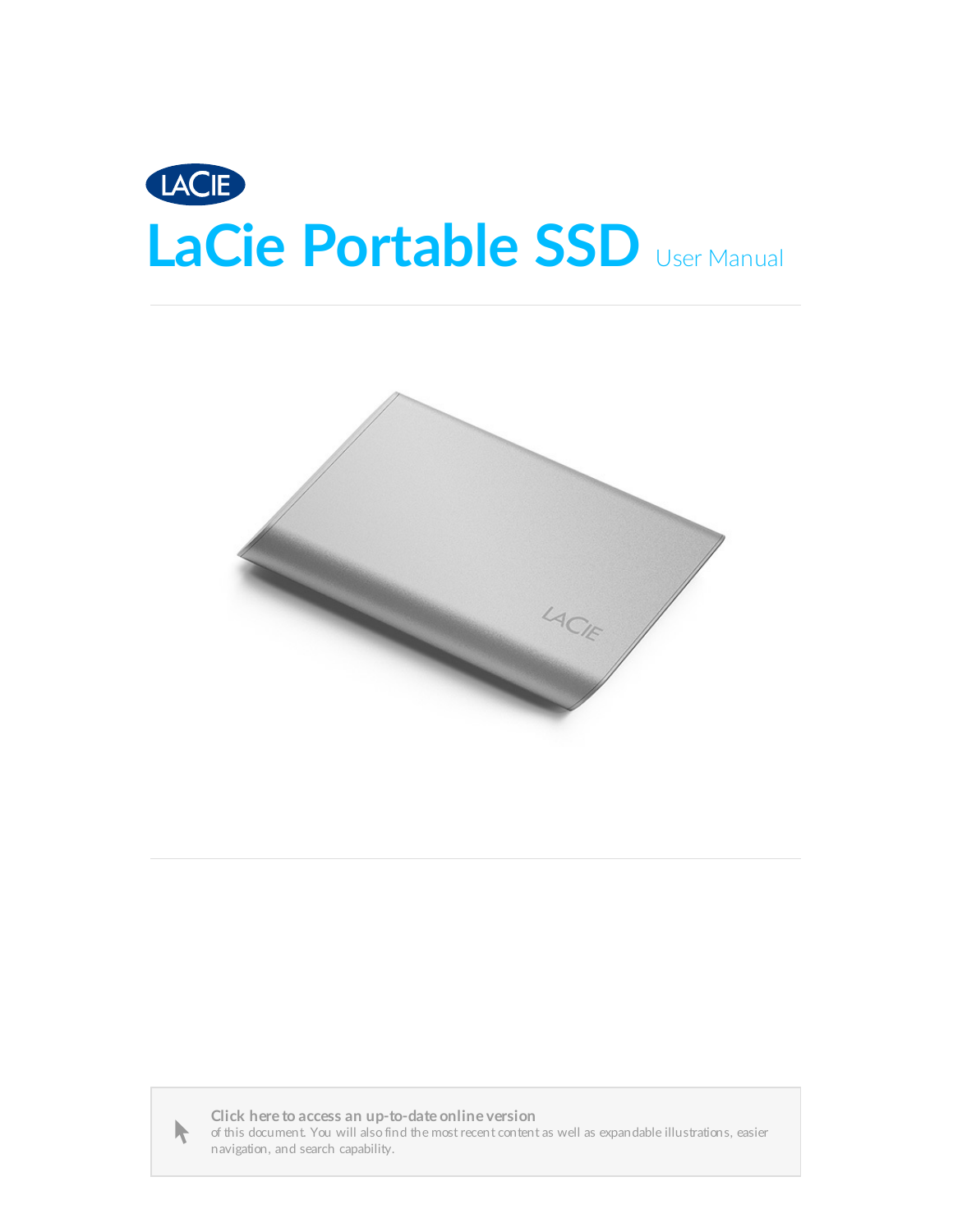#### Contents

| 1              |  |
|----------------|--|
|                |  |
| $\overline{2}$ |  |
|                |  |
| 3              |  |
|                |  |
| $\overline{4}$ |  |
|                |  |
| 5              |  |
|                |  |
| 6              |  |
|                |  |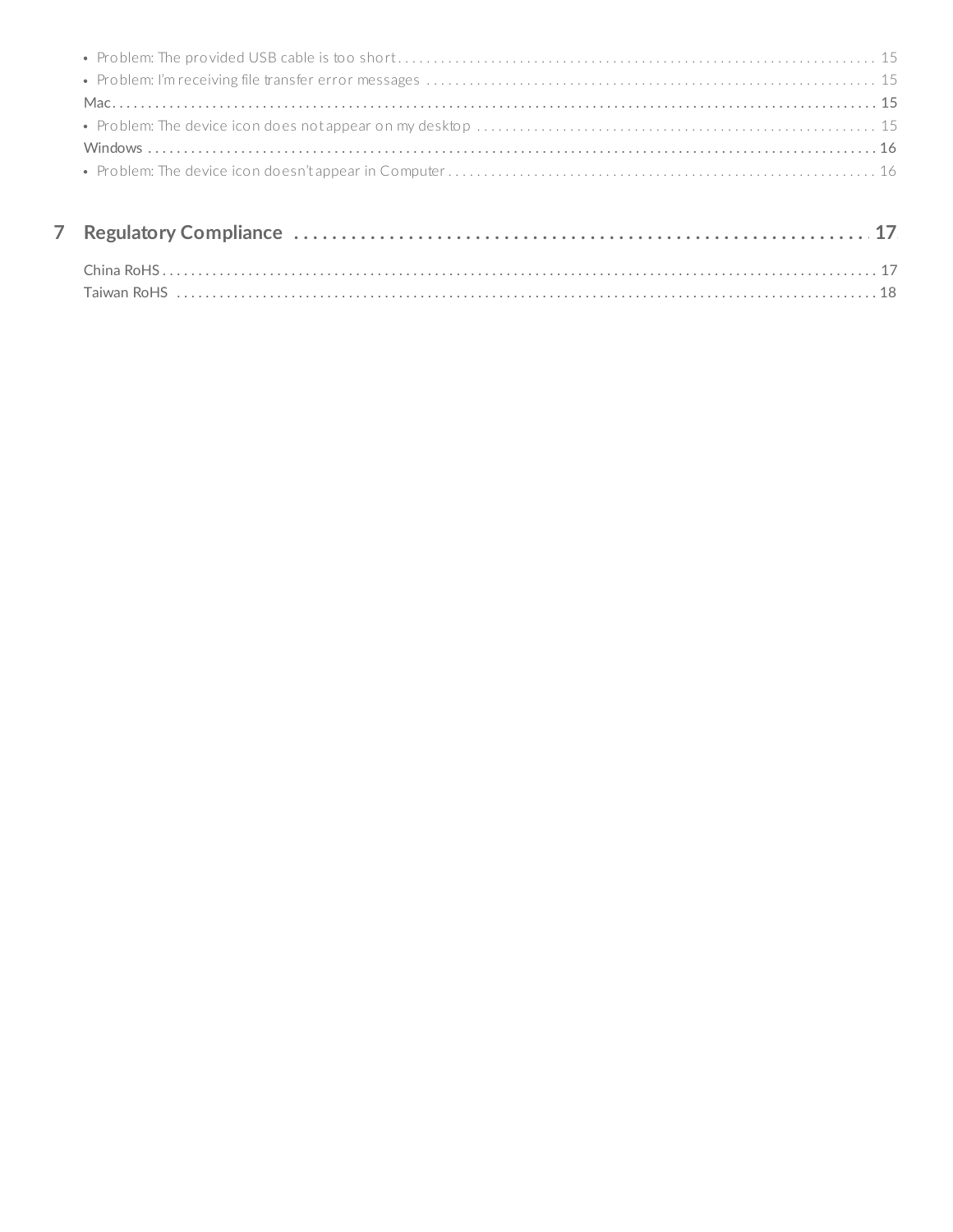## <span id="page-3-0"></span>Welcome

### <span id="page-3-1"></span>**Box content**

- LaCie Portable SSD
- USB-C cable
- Quick start guide

### <span id="page-3-2"></span>**Minimum system requirements**

#### <span id="page-3-3"></span>**Ports**

Use the included cable to connect your LaCie device to a computer with a USB-C port.

### <span id="page-3-4"></span>**Operating** system

Go to Operating System [Requirements](https://www.lacie.com/os/) for Seagate Hardware & Software.

### <span id="page-3-5"></span>**Minimum free disk space**

600MB recommended.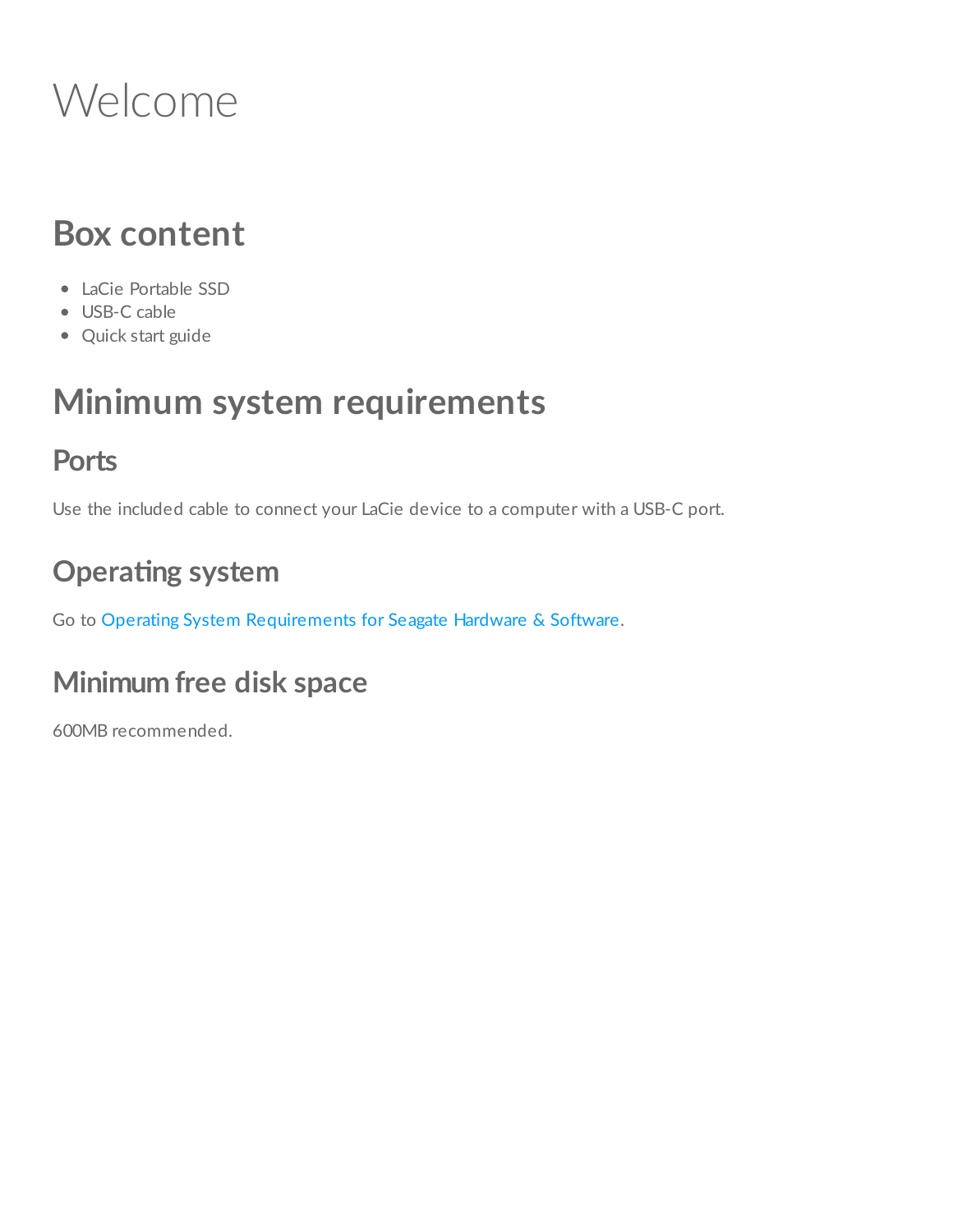## <span id="page-4-0"></span>Getting Started

### <span id="page-4-1"></span>**Connect the USB cable**

Use the USB-C cable to connect LaCie Portable SSD to a computer's USB-C port.

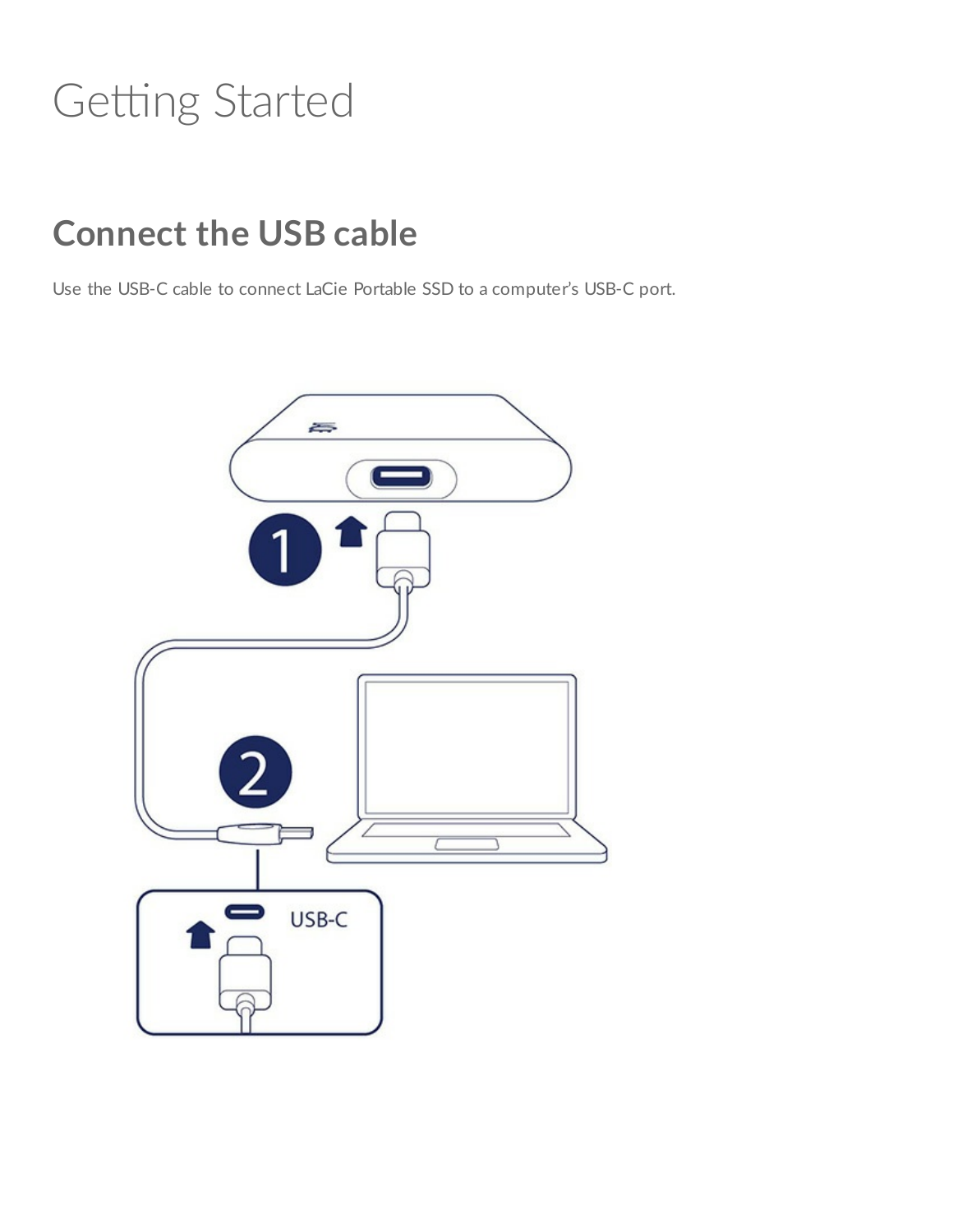You can connect your LaCie device to a USB-A port on your computer. A USB-C to USB-A cable is not included with this device.

### <span id="page-5-0"></span>**Set up Portable SSD**

The setup process lets you:

| <b>Register Portable SSD</b> | Get the most from your drive with easy access to information<br>and support. |  |  |  |  |
|------------------------------|------------------------------------------------------------------------------|--|--|--|--|
| <b>Install Toolkit</b>       | Set up security, backup plans, and more.                                     |  |  |  |  |



Your computer must be connected to the internet to register your device and install Toolkit.

#### <span id="page-5-1"></span>**Start here**



Using a file manager such as Finder or File Explorer, open Portable SSD and launch Start Here Win or Start Here Mac.

#### <span id="page-5-2"></span>**Register your device**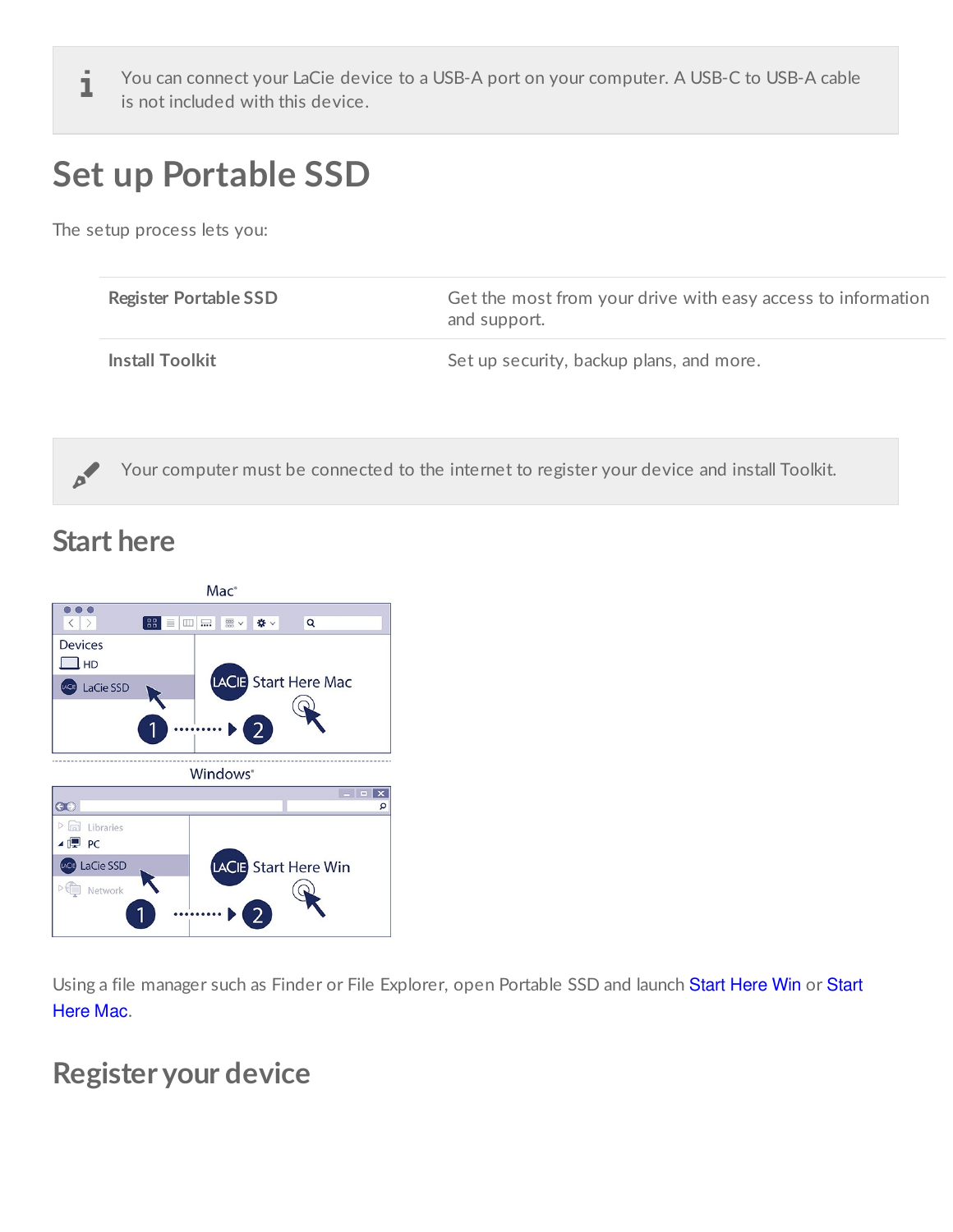| Register                                                                                                                                                              |   |
|-----------------------------------------------------------------------------------------------------------------------------------------------------------------------|---|
| Jane                                                                                                                                                                  | 固 |
| Doe                                                                                                                                                                   |   |
| jdoe@example.com                                                                                                                                                      |   |
| I have read and agree to<br><b>Terms and Conditions</b><br>Ø<br><b>Privacy Statement</b><br>$\overline{\mathscr{S}}$<br><b>Optional Offers</b><br>$\overline{\smile}$ |   |
| Register                                                                                                                                                              |   |

Enter your information and click Register.

### <span id="page-6-0"></span>**Download Toolkit**



Click the Download button.

#### <span id="page-6-1"></span>**Install Toolkit**



Using a file manager such as Finder or File Explorer, go to the folder where you receive downloads.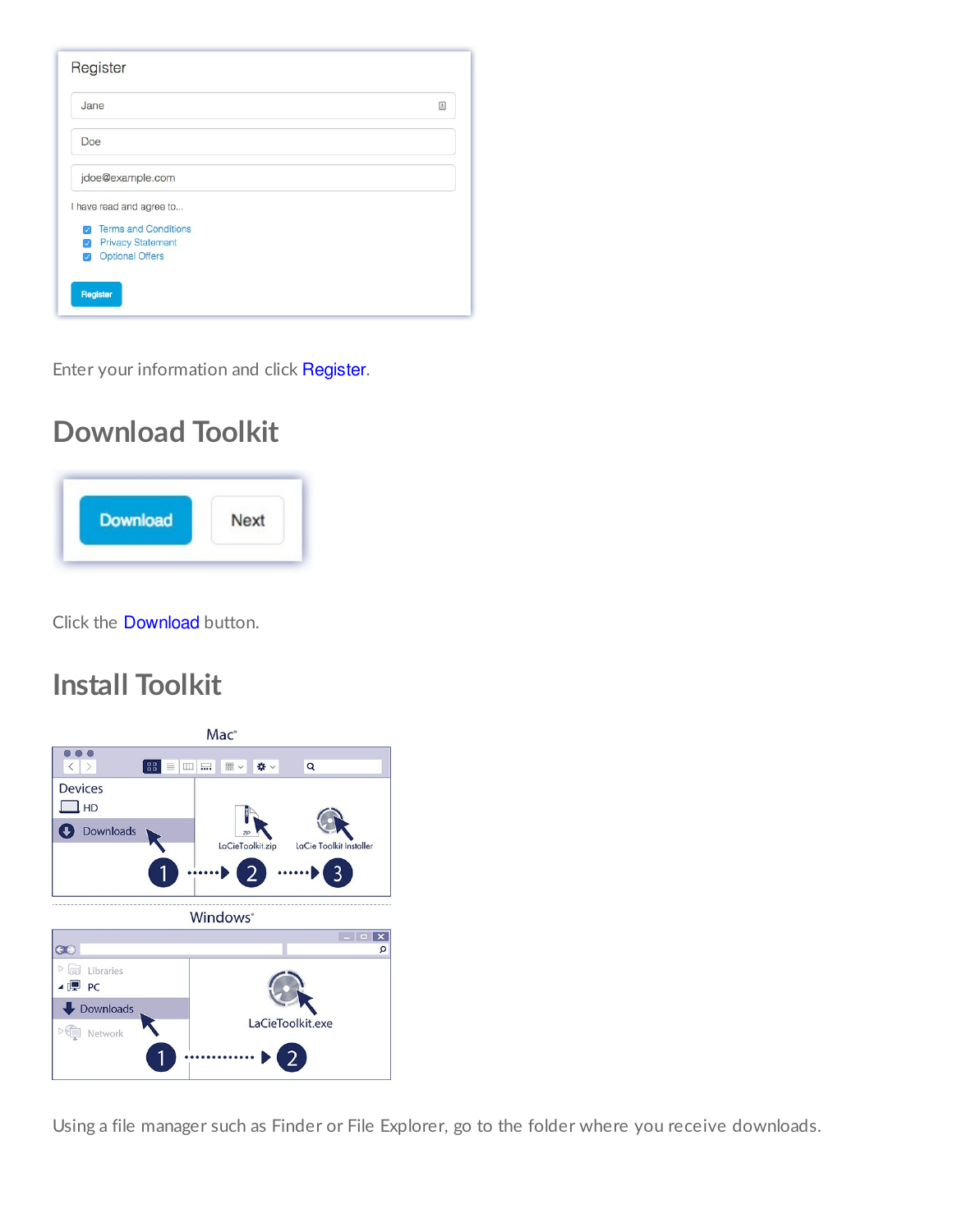

Click on the LaCieToolkit.exe file to launch the application.



Open the LaCieToolkit.zip file. Click on the LaCie Toolkit Installer to launch the application.



Your computer must be connected to the internet to install and update Toolkit.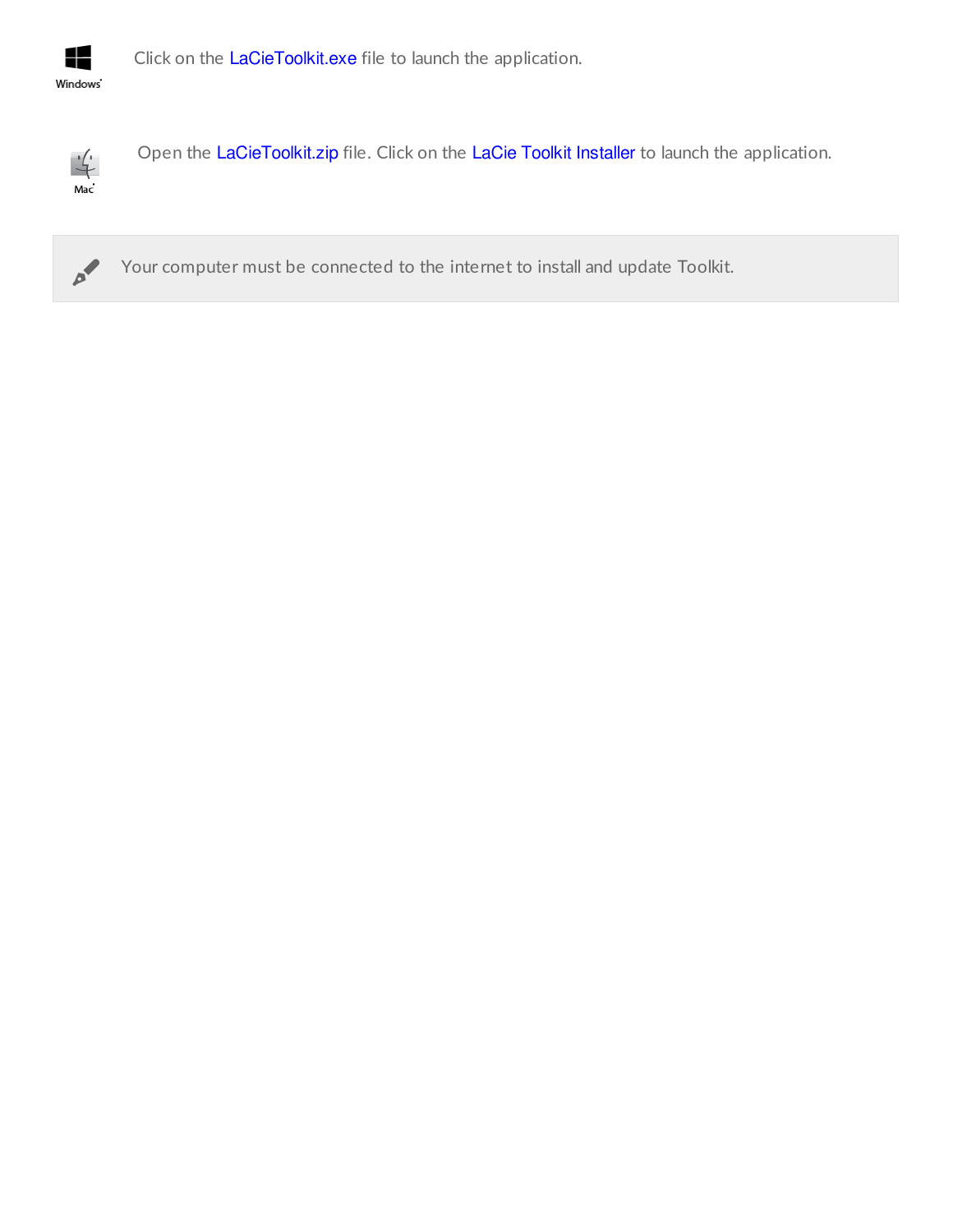## <span id="page-8-0"></span>Use Toolkit to Set Up Backup Plans and More

Toolkit provides useful tools that let you easily set up backup plans and mirror folders.

### <span id="page-8-1"></span>**Start a backup plan (Windows only)**

Create a plan customized for the content, storage device, and schedule of your choosing.

• [Click](https://www.lacie.com/manuals/software/toolkit/backing-up/) here for details on setting up a backup plan.

### <span id="page-8-2"></span>**Set up a mirror folder**

Create a mirror folder on your PC or Mac that is synced to your storage device. Whenever you add, edit, or delete files in one folder, Toolkit automatically updates the other folder with your changes.

• [Click](https://www.lacie.com/manuals/software/toolkit/mirror-folders/) here for details on creating a mirror folder.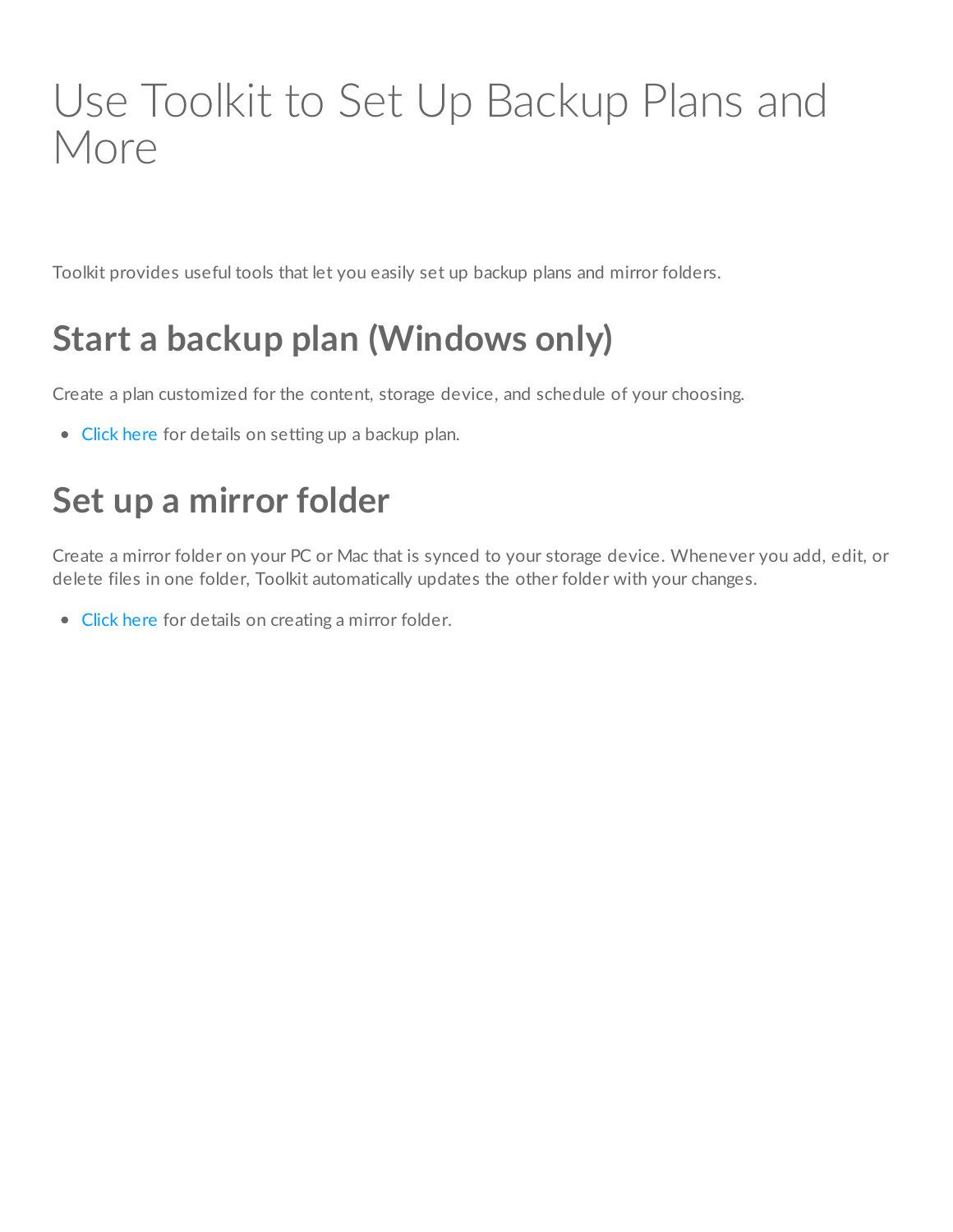## <span id="page-9-0"></span>Safely Remove Device From Your Computer

Always eject a storage drive from your computer before physically disconnecting it. Your computer must perform filing and housekeeping operations on the drive before it is removed. Therefore, if you unplug the drive without using the operating system's software, your files can become corrupt or damaged.

### <span id="page-9-1"></span>**Windows**

Use the Safely Remove tool to eject a device.

- 1. Click the Safely Remove Hardware icon in your Windows System Tray to view the devices you can eject.
- 2. If you don't see the Safely Remove Hardware icon, click the Show hidden icons arrow in the system tray to display all icons in the notification area.
- 3. In the list of devices, choose the device you want to eject. Windows displays a notification when it is safe to remove the device.
- 4. Disconnect the device from the computer.

### <span id="page-9-2"></span>**Mac**

There are several ways you can eject your device from a Mac. See below for two options.

#### <span id="page-9-3"></span>**Eject via Finder window**

- 1. Open a Finder window.
- 2. On the sidebar, go to Devices and locate the drive you want to eject. Click the eject symbol to the right of the drive name.
- 3. Once the device disappears from the sidebar or, the Finder window closes, you can disconnect the interface cable from your Mac.

### <span id="page-9-4"></span>**Eject via Desktop**

- 1. Select the desktop icon for your device and drag it to the Trash.
- 2. When the device icon is no longer visible on your desktop, you can physically disconnect the device from your Mac.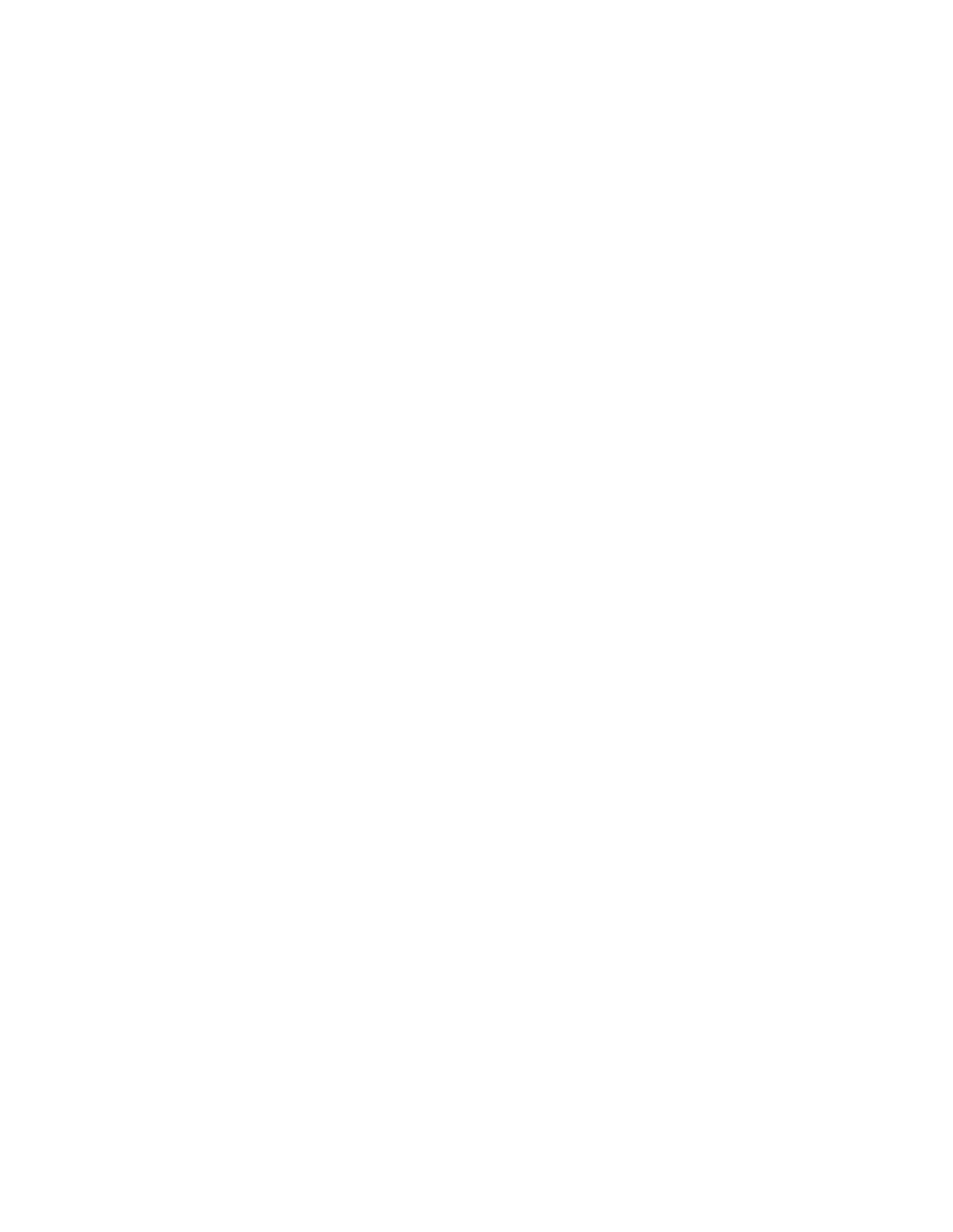# <span id="page-11-0"></span>Optional Formatting and Partitioning

Your device is preformatted exFAT (Extended File Allocation Table) for compatibility with both Mac and Windows computers.

### <span id="page-11-1"></span>**Choosing a file system format**

When choosing a file system format, consider whether **compatibility** or **performance** is more important in your everyday use of the drive.

- **Compatibility**—You need a cross-platform format because you connect your drive to both PCs and Macs.
- **Performance**—You connect your drive with only one type of computer, so you can optimize file copy performance by formatting the drive in the native file system for your computer operating system.

### <span id="page-11-2"></span>**Compa5bility with both Windows and Macs**

exFAT is a lightweight file system compatible with all versions of Windows and modern versions of macOS. If you use your drive with both PCs and Macs, format your drive in exFAT. While exFAT offers crossplatform access to both computers, keep in mind the following:

- exFAT is not compatible or recommended for built-in backup utilities such as File History (Windows) and Time Machine (macOS). If you want to use one of these backup utilities, you should format the drive in the native file system for the computer running the utility.
- exFAT is not a journaled file system, which means it can be more susceptible to data corruption when errors occur or the drive is not disconnected properly from the computer.

#### <span id="page-11-3"></span>**Optimized performance for Windows**

NTFS (New Technology File System) is a proprietary journaling file system for Windows. macOS can read NTFS volumes, but it can't natively write to them. This means your Mac can copy files from an NTFSformatted drive, but it can't add files to or remove files from the drive. If you need more versatility than this one-way transfer with Macs, consider exFAT.

### <span id="page-11-4"></span>**Op5mized performance for macOS**

Apple offers two proprietary file systems.

Mac OS Extended (also known as Heirarchical File System Plus or HFS+) is an Apple file system used since 1998 for mechanical and hybrid internal drives. macOS Sierra (version 10.12) and earlier use HFS+ by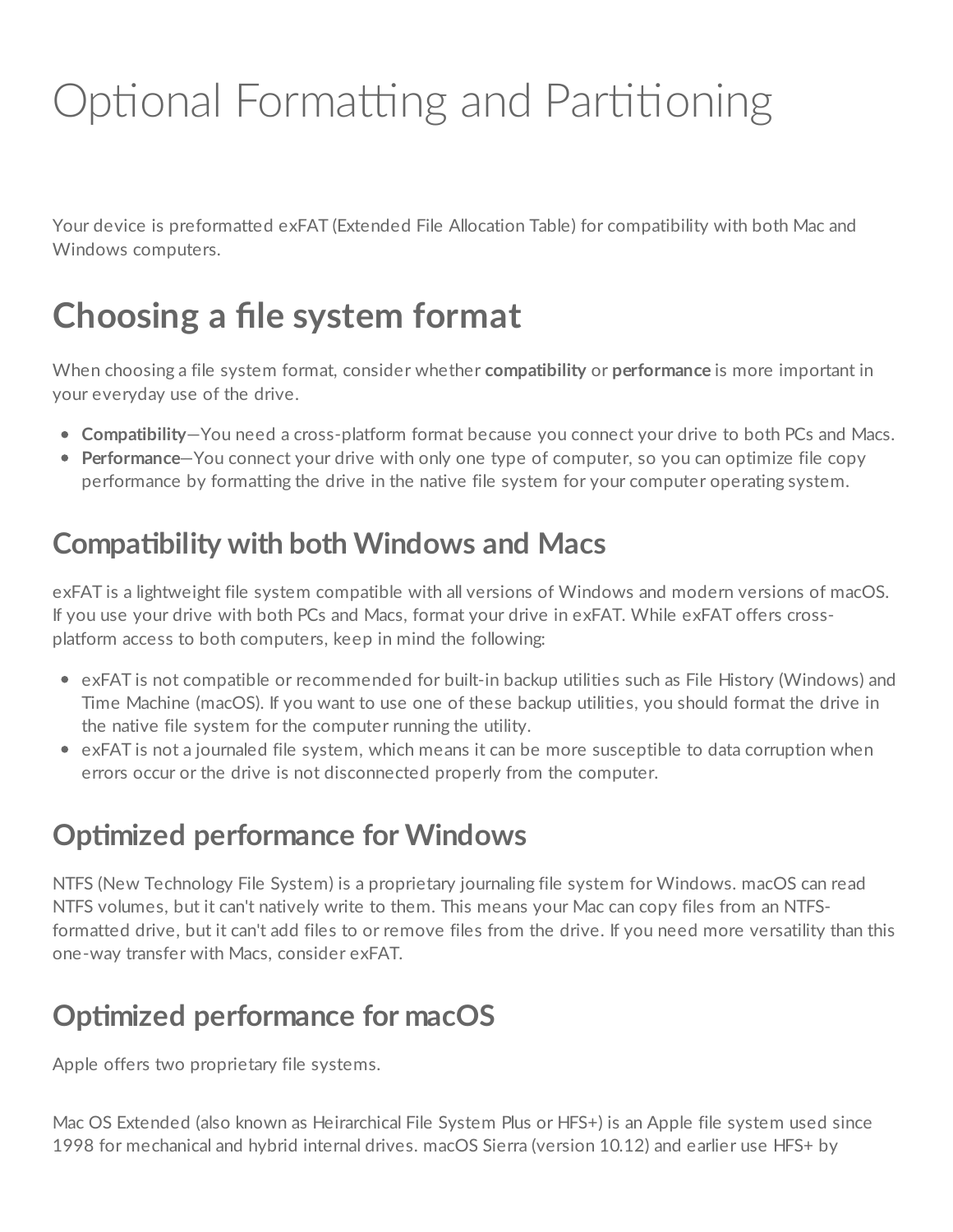default.

APFS (Apple File System) is an Apple file system optimized for solid state drives (SSDs) and flash-based storage systems, though it also works with hard disk drives (HDDs). It was first introduced with the release of macOS High Sierra (version 10.13). APFS can only be read by Macs running High Sierra or later.

When choosing between Apple file systems, consider the following:

- Windows cannot natively read or write to APFS or HFS+ volumes. If you need cross-platform compatibility, you should format the drive in exFAT.
- If you intend to use your drive with Time Machine:
	- The default format for macOS Big Sur (version 11) and later is APFS.
	- The default format for macOS Catalina (version 10.15) and earlier is HFS+.
- If you intend to use your drive to move files between Macs running older OS versions, consider formatting your drive in HFS+ rather than APFS.
- macOS file systems and Android: Formatting your drive for macOS may not be supported with connections to Android mobile devices.

#### <span id="page-12-0"></span>**Learn more**

For additional considerations when choosing a file system format, see File System Format [Comparisions](https://www.seagate.com/format-comparison).

### <span id="page-12-1"></span>**Formatting instructions**

For instructions on [format](https://www.seagate.com/format-drive)ting your drive, see How to format your drive.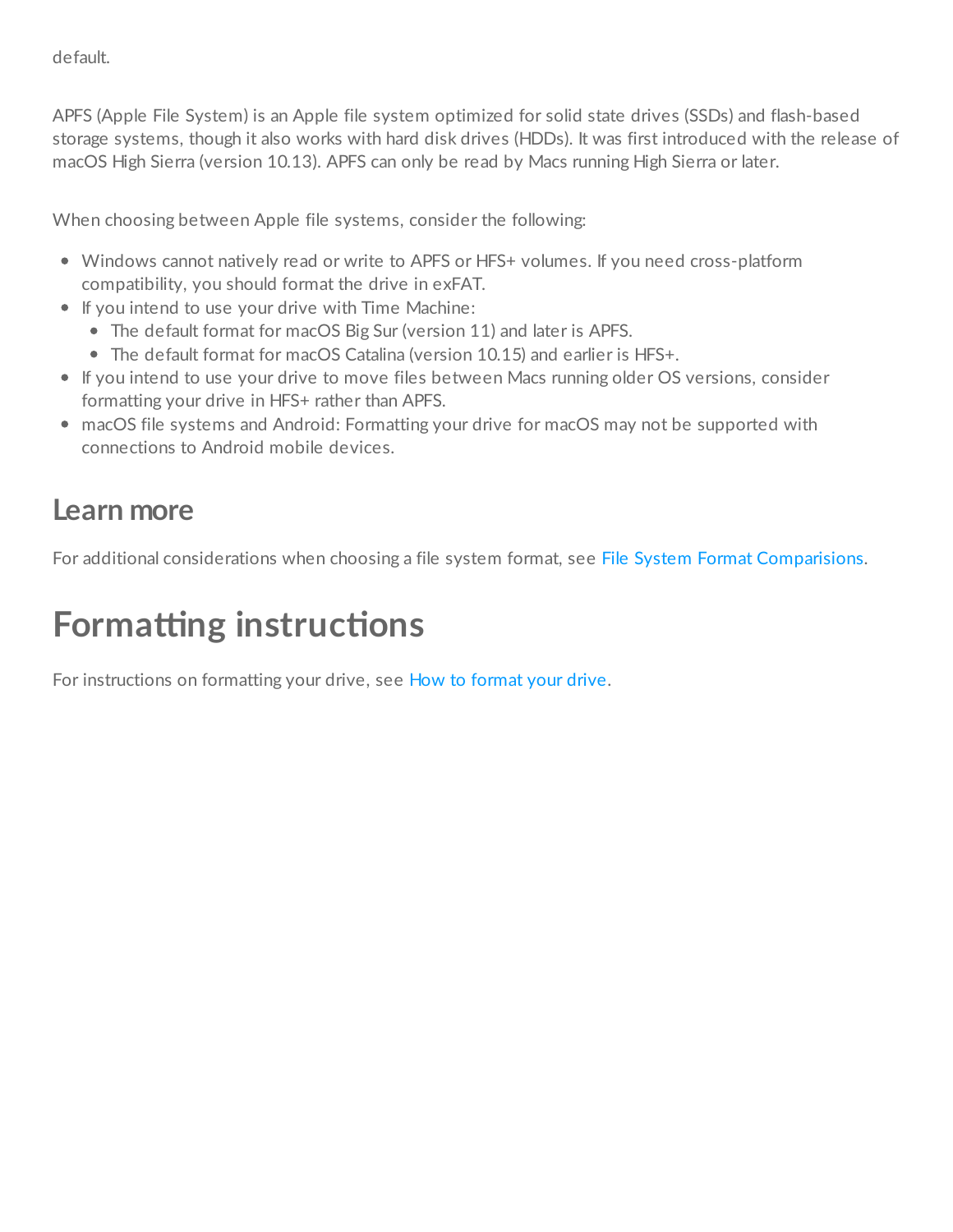# <span id="page-13-0"></span>Frequently Asked Questions

For help setting up and using LaCie Portable SSD, review the frequently asked questions below. For additional support resources, go to LaCie [customer](https://www.lacie.com/support/mobile-storage/mobile-ssd-secure) support.

### <span id="page-13-1"></span>**All users**

#### <span id="page-13-2"></span>**Problem: My file transfers are too slow**

Q: Are both ends of the USB cable firmly attached?

A: Review troubleshooting tips for cable connections below:

- Check both ends of the USB cable and make sure that they are fully seated in their respective ports.
- Try disconnecting the cable, waiting 10 seconds, and then reconnecting it.
- Try a different USB cable.

Q: Are there other USB devices connected to the same port or hub?

A: Disconnect other USB devices and see if the device's performance improves.

#### <span id="page-13-3"></span>**Problem: I have an older computer with USB 3.0 (Type A) ports**

Q: Will my device work when connected to a computer's USB 3.0 port?

A: Yes, the device is compatible with both USB 3.0 ports, however, the product does not include a cable with a USB Type A connector. Transfer rates are much slower with USB 3.0.

#### <span id="page-13-4"></span>**Problem: I must use a USB hub for my USB devices**

Q: Can I use my device with a USB hub?

A: Yes, the device can be connected to a USB hub. If you use a hub and encounter detection problems, slower than normal transfer rates, random disconnection from your computer or other unusual issues, try connecting the device directly to the computer's USB port.

Some USB hubs are less than efficient with power management, which can be problematic for connected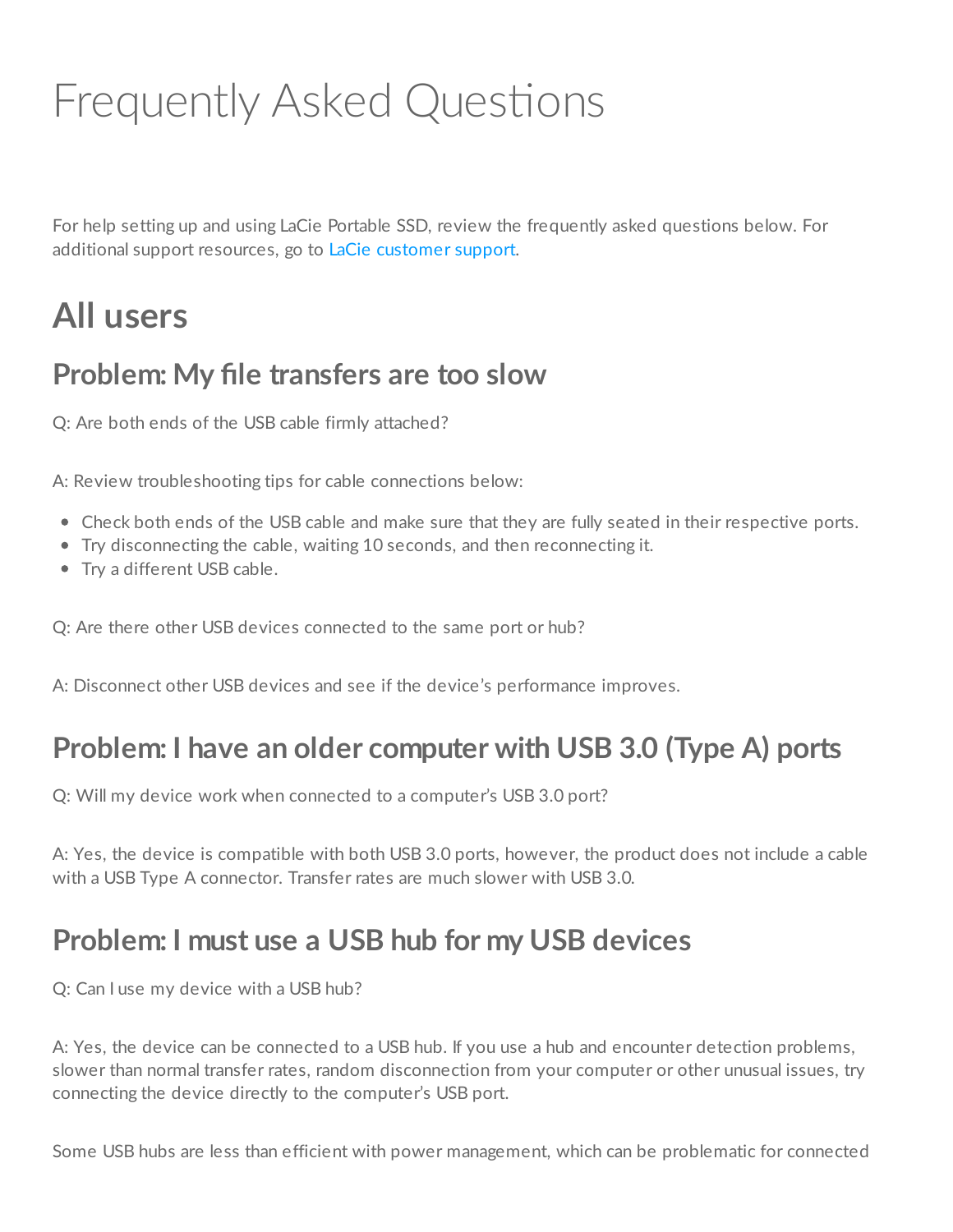devices. In such a case, consider trying a powered USB hub that includes a power cable.

#### <span id="page-14-0"></span>**Problem:The provided USB cable is too short**

Q: Can I use my device with a longer cable?

A: Yes, provided it is certified according to USB standards. However, LaCie recommends using the cable shipped with your device for the best results. If you use a longer cable and experience problems with detection, transfer rates or disconnection, use the original cable included with your device.

#### <span id="page-14-1"></span>**Problem: I'm receiving file transfer error messages**

Q: Did you get an "Error -50" message while copying to a FAT32 volume?

A: When copying files or folders from a computer to a FAT32 volume, certain characters in the names cannot be copied. These characters include, but are not limited to:  $? \leq / \$ :

Check your files and folders to ensure that these characters are not in the names.

If this is a recurring problem or you cannot find files with incompatible characters, consider reformatting the drive to NTFS (Windows users) or HFS+ (Mac users). See Optional Formatting and [Partitioning](https://www.lacie.com/manuals/portable-ssd/optional-formatting/).

Q: Did you get an error message telling you that the drive has been disconnected when coming out of sleep mode?

A: Ignore this message since the drive remounts on the desktop despite the pop-up. LaCie drives conserve power by spinning down when you set your computer to sleep mode. When the computer awakes from sleep mode, the drive may not have enough time to spin up, causing the pop-up to appear.

### <span id="page-14-2"></span>**Mac**

#### <span id="page-14-3"></span>**Problem:The device icon does not appear on my desktop**

Q: Is your Finder configured to hide hard drives on the desktop?

A: Go to Finder and then check Preferences | General tab | Show these items on the desktop. Confirm that Hard Disks is selected.

Q: Is your device mounting in the operating system?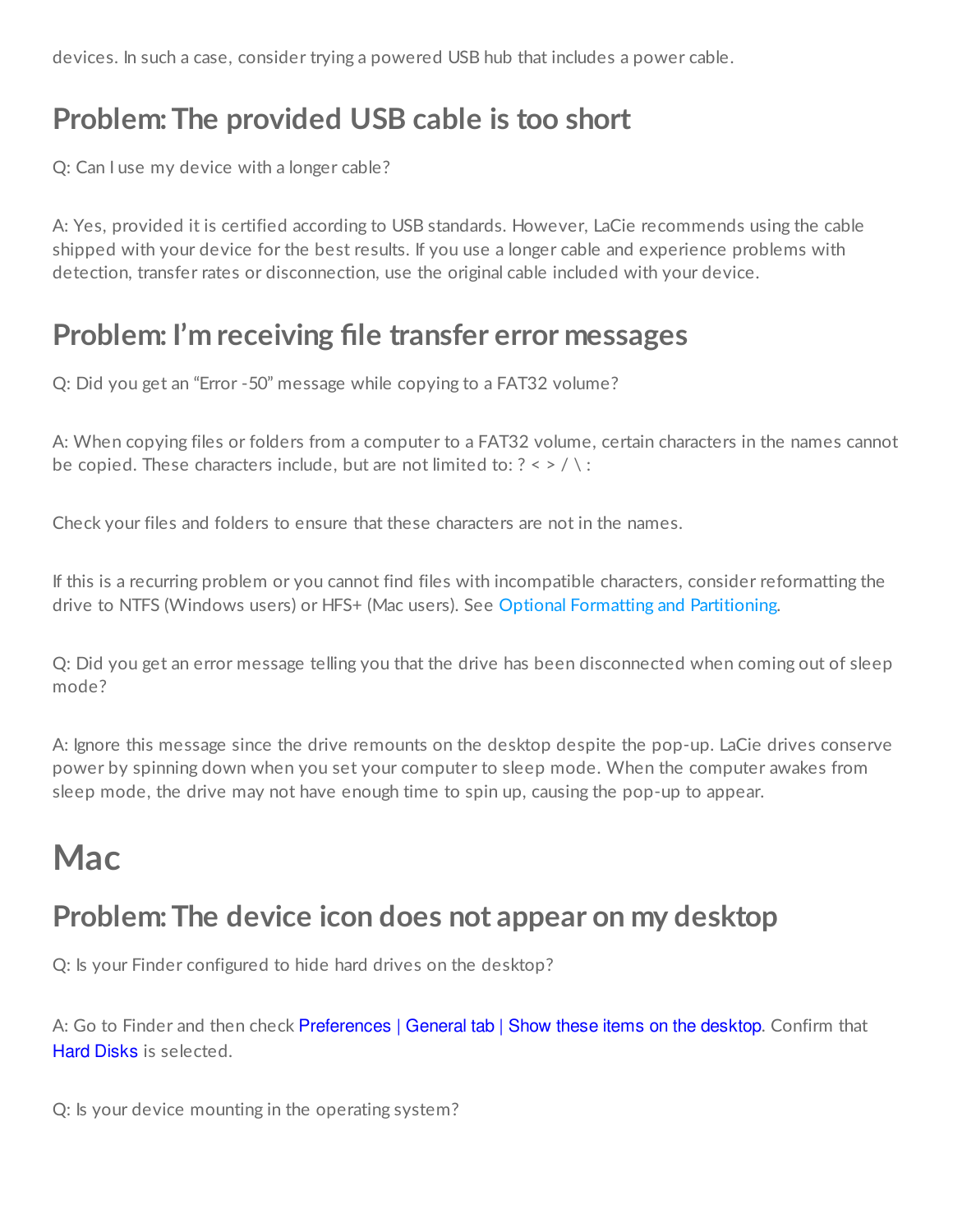A: Open Disk Utility at Go | Utilities | Disk Utility. If the device is listed in the left-hand column, check your Finder preferences to see why it is not displayed on the desktop (review the question above).

Q: Does your computer's configuration meet the minimum system requirements for use with this device?

A: Refer to the product packaging for the list of supported operating systems.

Q: Did you follow the correct installation steps for your operating system?

A: Review the installation steps in [Getting](https://www.lacie.com/manuals/portable-ssd/getting-started/) Started.

### <span id="page-15-0"></span>**Windows**

#### <span id="page-15-1"></span>**Problem:The device icon doesn't appear in Computer**

Q: Is the device listed in Device Manager?

A: All drives appear in at least one place in Device Manager.

Type Device Manager in Search to launch it. Look in the Disk Drives section and, if necessary, click the Plus (+) icon to view the full list of devices. If you're uncertain that your drive is listed, safely unplug it and then reconnect it. The entry that changes is your LaCie device.

Q: Is your device listed next to an unusual icon?

A: Windows Device Manager usually provides information about failures with peripherals. While the Device Manager can assist with troubleshooting most problems, it may not display the exact cause or provide a precise solution.

An unusual icon next to the device can reveal a problem. For example, instead of the normal icon based on the type of device, it has an exclamation point, question mark or an X. Right click this icon and then choose Properties. The General tab provides a potential reason why the device is not working as expected.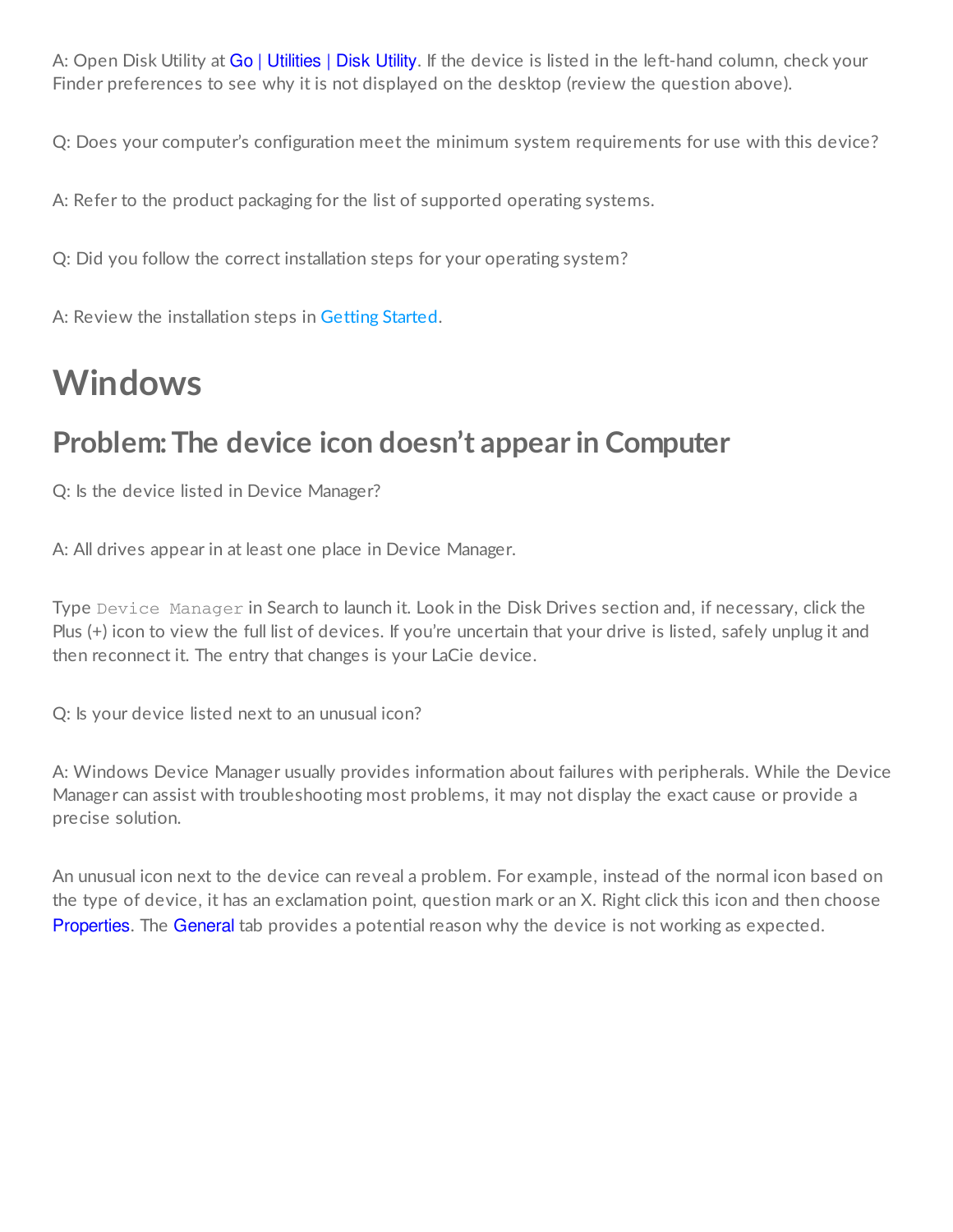# <span id="page-16-0"></span>Regulatory Compliance

**Product Name** LaCie Portable SSD **Regulatory Model Number** SRD0FV0

### <span id="page-16-1"></span>**China RoHS**



China RoHS 2 refers to the Ministry of Industry and Information Technology Order No. 32, effective July 1, 2016, titled Management Methods for the Restriction of the Use of Hazardous Substances in Electrical and Electronic Products. To comply with China RoHS 2, we determined this product's Environmental Protection Use Period (EPUP) to be 20 years in accordance with the Marking for the Restricted Use of Hazardous Substances in Electronic and Electrical Products, SJT 11364-2014.

中国 RoHS 2 是指 2016 年 7 月 1 日起施行的工业和信息化部令第 32 号"电力电子产品限制使用有害物质管理办 法"。为了符合中国 RoHS 2 的要求,我们根据"电子电气产品有害物质限制使用标识"(SJT 11364-2014) 确定本产品 的环保使用期 (EPUP) 为 20 年。

|                          | 有害物质<br>Hazardous Substances  |           |           |           |                    |               |                 |
|--------------------------|-------------------------------|-----------|-----------|-----------|--------------------|---------------|-----------------|
| 部件名称<br><b>Part Name</b> |                               | 铅<br>(Pb) | 汞<br>(Hq) | 镉<br>(Cd) | 六价铬<br>$(Cr^{+6})$ | 多溴联苯<br>(PBB) | 多溴二苯醚<br>(PBDE) |
| 固态驱动器                    | SSD                           |           |           |           | O                  |               |                 |
| 外接硬盘印刷电路板                | <b>Bridge PCBA</b>            |           |           |           |                    |               |                 |
| 电源(如果提供)                 | Power Supply (if provided)    |           |           |           | Ω                  |               |                 |
| 接口电缆(如果提供)               | Interface cable (if provided) |           |           |           | 0                  |               | 0               |
| 其他外壳组件                   | Other enclosure components    | $\circ$   |           |           | 0                  |               | 0               |

本表格依据 SJ/T 11364 的规定编制。

This table is prepared in accordance with the provisions of SJ/T 11364-2014

O: 表示该有害物质在该部件所有均质材料中的含量均在 GB/T 26572 规定的限量要求以下。

O: Indicates that the hazardous substance contained in all of the homogeneous materials for this part is below the limit requirement of GB/T26572.

X: 表示该有害物质至少在该部件的某一均质材料中的含量超出 GB/T 26572 规定的限量要求。

X: Indicates that the hazardous substance contained in at least one of the homogeneous materials used for this part is above the limit requirement of GB/T26572.